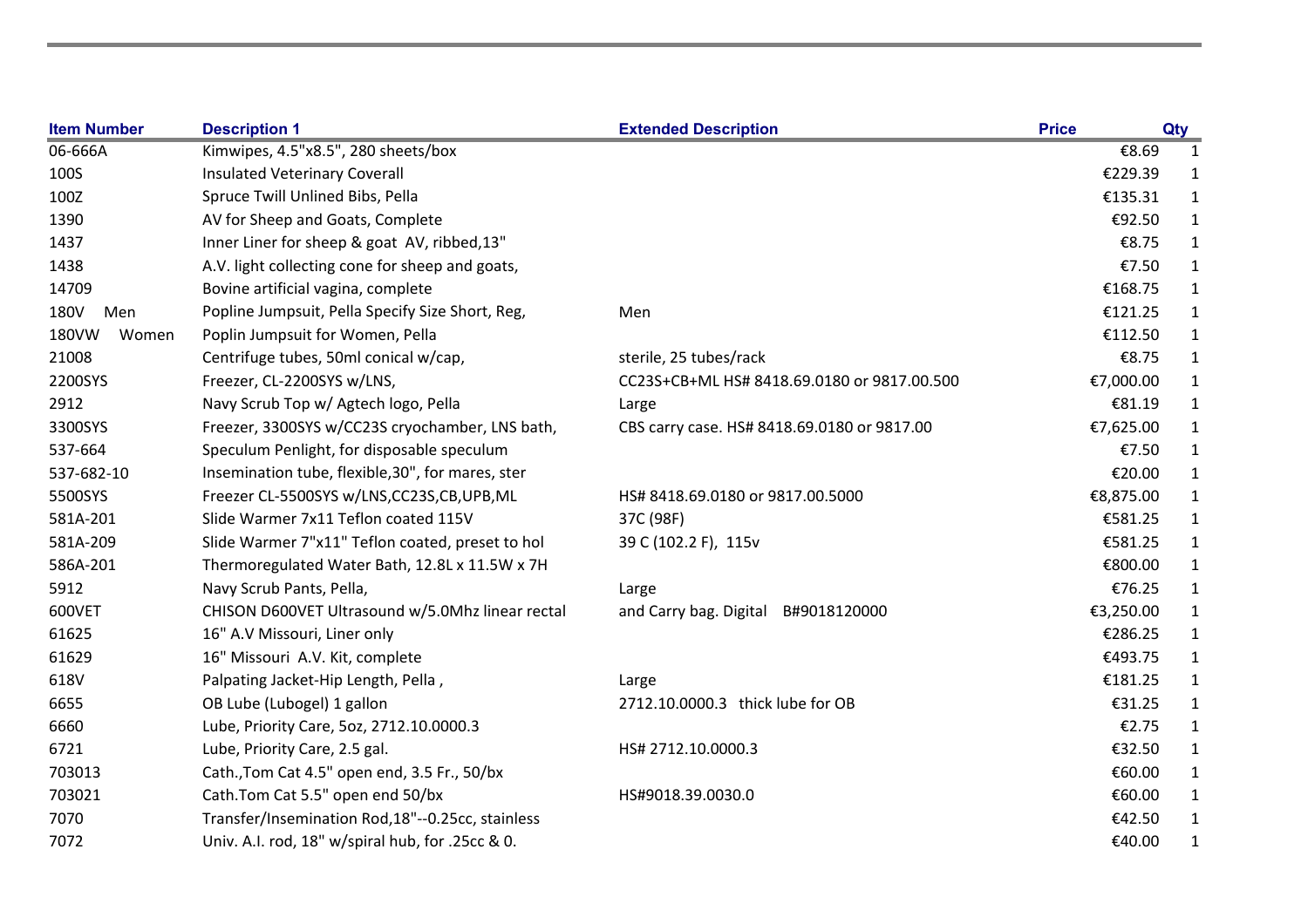| 7100       | End cone, lightweight, 12.25" long, plain tip    |                                             | €6.88      | 1            |
|------------|--------------------------------------------------|---------------------------------------------|------------|--------------|
| 7110       | A.V. heavyweight end cone bovine(4014.10.0000.4) | reinforced tip                              | €8.13      |              |
| 7125       | A.V. rough liner, 26" bovine w/end cone(4014.10. | reinforced tip                              | €9.94      | 1            |
| 7130       | A.V. liner, smooth w/end cone bovine, 26" reinfo |                                             | €9.63      | $\mathbf{1}$ |
| 8300       | CHISON 8300 w/5.0MHz Micro Convex Probe          | B#9018120000                                | €6,025.00  | 1            |
| 8800ISYS   | Freezer, CL-8800-i SYS w/LNS, CC23S, ML, CBS, CG | HS# 8418.69.0180 or 9817.00.5000            | €11,875.00 | 1            |
| 896V       | Vaccination Vest w/ Agtech Logo, Pella           |                                             | €106.25    | 1            |
| A03        | Lutalyse (Rx) 6 dose/30ml vial, 3004.39.0010     |                                             | €21.50     | 1            |
| A03C       | Lutalyse (Rx) 20 dose, 100ml vial                |                                             | €67.06     | 1            |
| A04        | Estrumate (Rx) 10 dose/20ml                      |                                             | €39.13     | 1            |
| A04A       | Estrumate (Rx) 50 dose, 100 ML Vial              |                                             | €183.75    | 1            |
| A06        | Cystorelin (Rx) 5 dose/10ml (GnRH)               |                                             | €16.50     | 1            |
| A06D       | Cystorelin (RX) 15 dose 30ml (GnRH)              |                                             | €47.63     | 20           |
| A07        | Factrel (Rx) 10 dose/20ml (GnRH)                 |                                             | €25.31     | 1            |
| A08B       | Nuflor, (Rx) (Schering), 100ml                   |                                             | €92.50     | 1            |
| A09        | Oxytocin, (Rx) 100cc vial                        | Ships COLD / refrigerate upon arrival       | €9.00      | 1            |
| A11A       | Gentomicin (generic)100ml                        |                                             | €27.50     | $\mathbf{1}$ |
| A12        | Banamine (Rx) 100ml vial                         |                                             | €30.00     | 1            |
| A13        | Acepromazine (Rx) 50ml vial                      |                                             | €22.50     | 1            |
| A15        | Lidocaine (Rx), 100 ml vial                      |                                             | €3.69      | 1            |
| A18        | Eazi Breed CIDR, 10 inserts/bag, B#3004.39.0010  |                                             | €136.25    | $\mathbf{1}$ |
| A18A       | Eazi Breed CIDR applicator, B#9018.39.0050       |                                             | €17.50     | 1            |
| A18B       | Eazi-Breed CIDR G (SHEEP/GOAT) 20/BAG            |                                             | €140.00    | 1            |
| A18C       | Eazi-Breed CIDR G Applicator sheep & goat        |                                             | €11.25     | 1            |
| A30        | Folltropin (Rx) FSH 20ml/vial                    |                                             | €173.75    | 1            |
| A4000      | MICRA microscope (Handyscope), monocular (400x)  | for fertility screening. Portable, w/ lithi | €223.75    | 1            |
| A41        | P.G.-600; w/2000 i.u. PMSG, per 25ml (5-dose) v  |                                             | €46.88     | 1            |
| A41A       | P.G. 600 5 single dose 5ml vials                 | 5 vials/box                                 | €62.50     | 1            |
| A46        | Regu-Mate, (Rx) 1000 ml vial                     |                                             | €367.50    | 1            |
| A58        | Fertagyl (Rx), 10 dose/20ml (GnRH)               |                                             | €31.25     | 1            |
| A59        | Chorulon, (Rx) box of 5 vials, Five 10ml vials/b |                                             | €161.25    |              |
| A67        | Flunixamine (Rx), 50mg/ml, (generic Banamine) 1  |                                             | €18.69     |              |
| A85        | Pluset (Rx) FSH, B#3004.39.0010.3, 20ml/vial     |                                             | €141.25    |              |
| A89        | Excenel (Rx), 100ml                              |                                             | €98.75     |              |
| <b>B01</b> | Antibiotic-Antimycotic-Keep cold. 6 x 20ml vials |                                             | €173.75    | 1            |
| <b>B06</b> | BSA w/ Anti-Anti, powdered, 5 vials/pk           |                                             | €150.00    |              |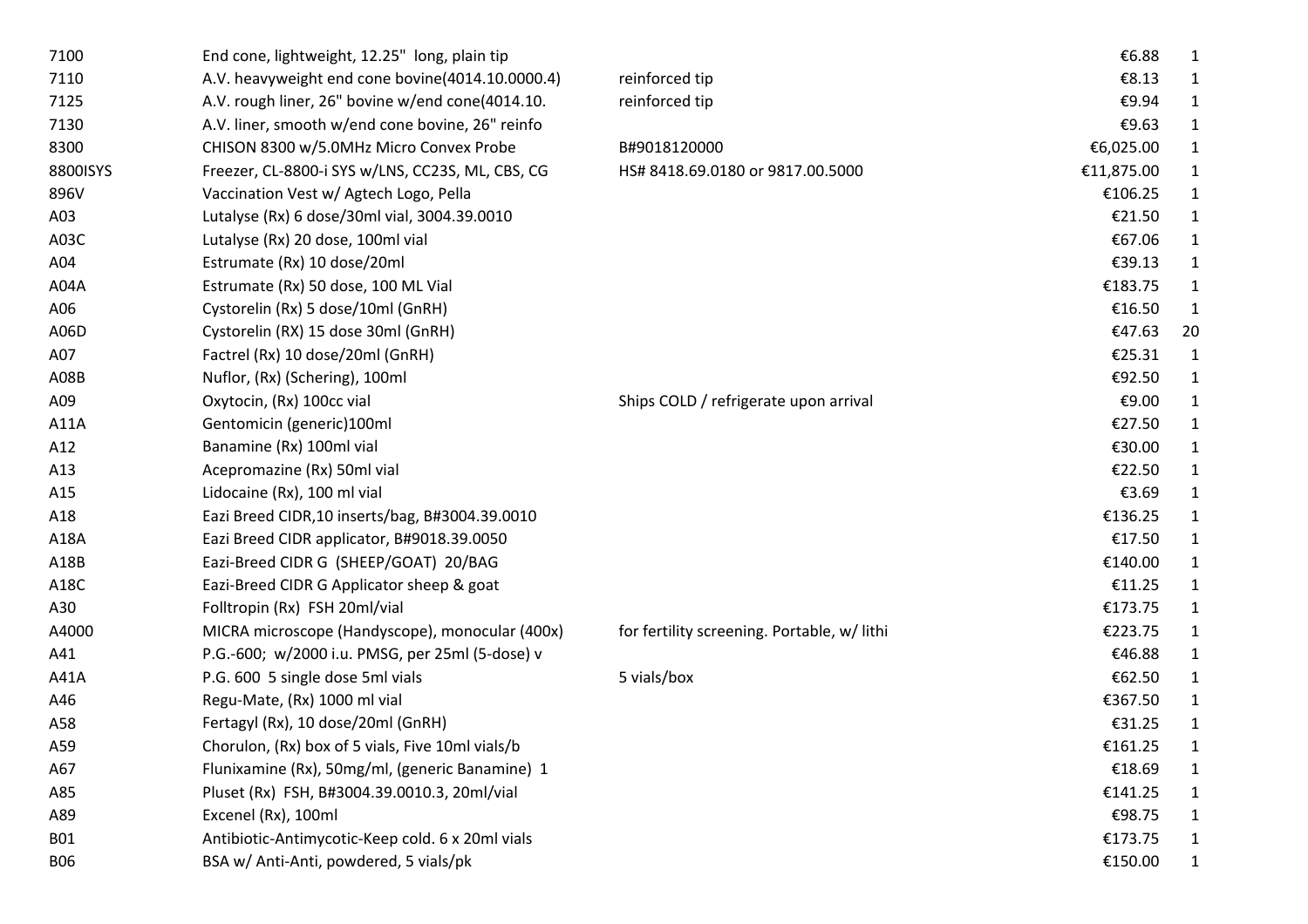| <b>BO9</b>          | BSA Fr. V, lyophilized, 0.4g x 6 vials/pk              |                                             | €23.75    | 1            |
|---------------------|--------------------------------------------------------|---------------------------------------------|-----------|--------------|
| B2-7000             | End cone, bovine, disp, 100/bx                         |                                             | €8.13     | 1            |
| B2-7500             | Extender, two step, bovine and caprine                 |                                             | €32.50    | $\mathbf{1}$ |
| B4-1050             | PVC Sealing Powder, white, 1lb (0.45 kg)               |                                             | €18.75    | $\mathbf{1}$ |
| B4-7430             | Goblet, 10mm clear, 200/pk, HS# 3920.42.0000.1         |                                             | €35.00    | 1            |
| B4-7439             | Goblets, 10mm yellow, 200/pk                           |                                             | €35.00    | 1            |
| B4-7440             | Goblet, 13mm clear, (3920.42.0000.1) 150/pk            |                                             | €41.25    | $\mathbf{1}$ |
| B4-7609             | Goblet, 13mm yellow, (3920.42.0000.1) 150/pk           |                                             | €41.25    | $\mathbf{1}$ |
| B6-1010             | Sleeve, shoulder length 34", 1mil, 100/box, 3926       |                                             | €10.63    | $\mathbf{1}$ |
| B6-3625             | Transfer rod 0.25cc, 21", 25/pk                        | disposable, indiv. pkgd, sterile            | €71.25    | $\mathbf{1}$ |
| B6-4400             | Sheath, slit universal w/green insert, individua       | 50/pk                                       | €37.50    | $\mathbf{1}$ |
| B6-4400C            | Sheath, slit w/green insert, 50 /pk, not indiv.        |                                             | €4.00     | $\mathbf{1}$ |
| B6-4500             | Sheath, unslit universal w/blue insert, 50/pk          | (3923.90.10000)                             | €4.13     | $\mathbf{1}$ |
| B6-4500D            | Sheath, unslit spiral universal, w/blue insert, in     |                                             | €37.50    | 1            |
| B6-6270             | Thermos w/thermometer, CELSIUS                         |                                             | €52.50    | 1            |
| B6-6280             | Thermos w/ Thermometer, Fahrenheit                     |                                             | €52.50    | 1            |
| B6-6330             | Thermometer, 1" dial-type Celisus                      |                                             | €15.00    | $\mathbf{1}$ |
| B6-6330D            | Thermometer, 1 3/4" Dial Digital, Fahrenheit & C       |                                             | €20.00    | $\mathbf{1}$ |
| B7-4525             | Sani-shield rod protector, 8", small diameter, 2       |                                             | €13.75    | 1            |
| B7-4625             | Sani-shield rod protector, 10", small diameter, 2      |                                             | €13.75    | $\mathbf{1}$ |
| B7-4725             | Sani-shield rod protector, 12", small diameter,        |                                             | €14.38    | $\mathbf{1}$ |
| B8-5230             | Infusion tube, drilled, 21"                            | 25/pack-Drilled End Infusion Pipettes       | €5.63     | $\mathbf{1}$ |
| <b>BT-INC-A12/1</b> | BioTherm removable block RB-A12/1<br><b>SPECIAL</b>    | 12x tubes, 1x14 or 15ml tubes (for BT-RB in | €600.00   | $\mathbf{1}$ |
| BT-INC-E10          | BioTherm removable block RB-E10<br><b>SPECIAL OR</b>   | 10x14 or 15ml tubes (for BT-RB)             | €600.00   | 1            |
| BT-INC-F6/6         | BioTherm removable block RB-F6/6 SPECIAL ORD           | 6x14ml tubes, 6x6ml tubes (for BT-RB)       | €600.00   | $\mathbf{1}$ |
| BT-INC-L14/14       | BioTherm removable block RB-L14/14<br><b>SPECIAL O</b> | 14x1.8ml cryovials                          | €600.00   | $\mathbf{1}$ |
| BT-INC-M3/G4        | BioTherm removable block RB-M3/G4<br>SPECIAL           | 3 x 50ml & 4x 5ml (for BT-RB incubator)     | €600.00   | $\mathbf{1}$ |
| BT-INC-RB1          | Biotherm Incubator RB (Choose 1 Core)                  | w/1 removable core blocks - SPECIAL ORDER   | €2,318.75 | $\mathbf{1}$ |
| BT-INC-SC8/1        | Must order BT-inc-SC                                   |                                             | €2,062.50 | $\mathbf{1}$ |
| BT-INC-V12          | BioTherm removable block RB-V12 SPECIAL ORDER          | 12x10ml tubes (for BT-RB)                   | €600.00   | 1            |
| BT-L12/12           | <b>INC-12V INCUBATOR</b>                               | w/L12/12 CORE SPECIAL ORDER ITEM            | €1,747.50 | $\mathbf{1}$ |
| BT-RB               | Biotherm Incubator BT-RB w/ 1 removable block -        | Includes 1 removable block - choose from BT | €2,875.00 | 1            |
| BTB-V               | Battery, replacement pair (2) for Biotherm             | BT-INC or BT-RB                             | €28.75    | 1            |
| <b>BTPM</b>         | Power Module, for Smart Device (AC power plug-in       | 9032.89.60.40                               | €412.50   | $\mathbf{1}$ |
| <b>BUX</b>          | Bull Software for the 590A or the 591A Densimete       |                                             | €475.00   | $\mathbf{1}$ |
| C <sub>06</sub>     | Rinse medium, 125ml / screw cap bottle                 | HS# 3821.00.0000.1                          | €4.94     | 20           |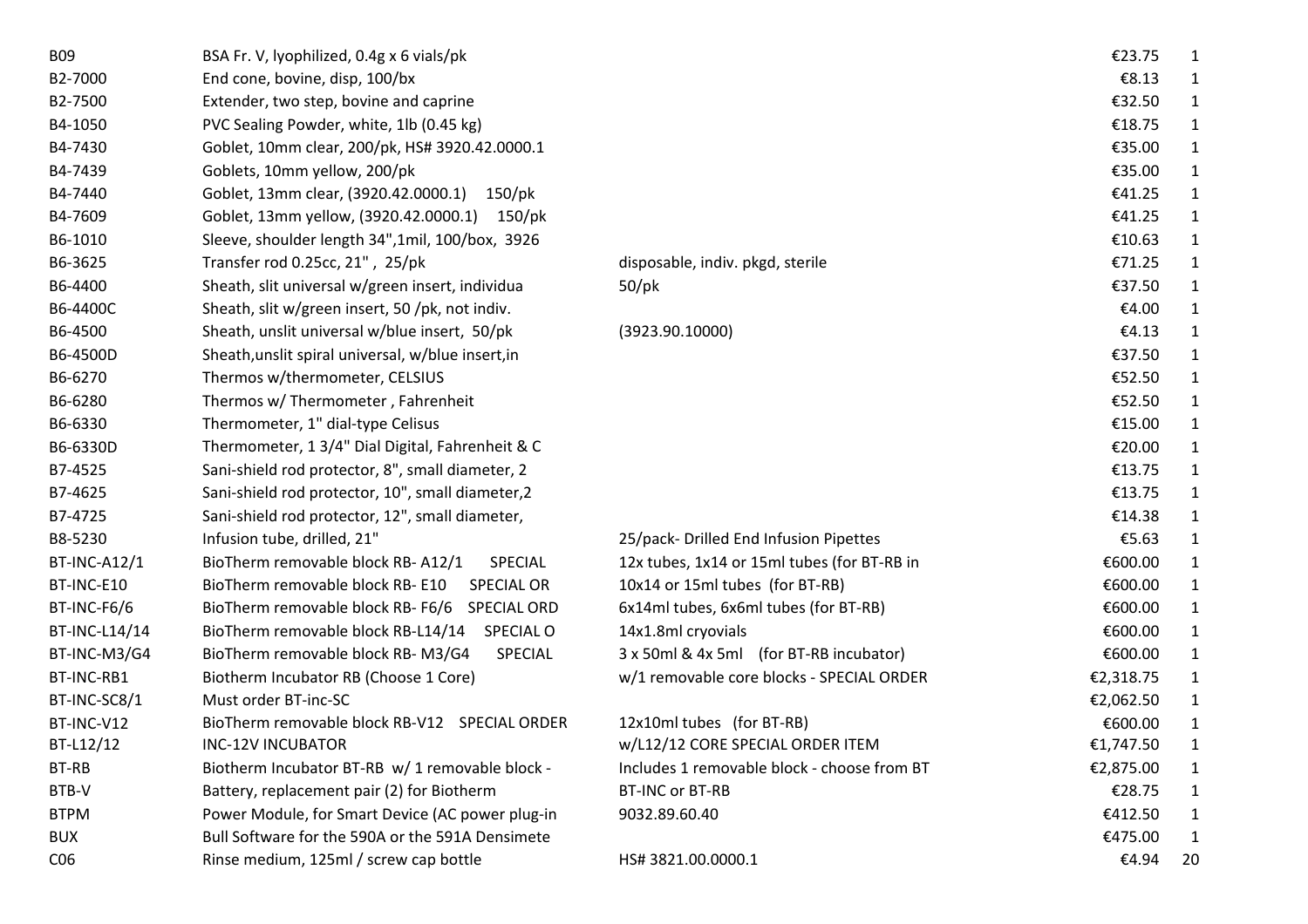| C09A               | DPBS (powder) w/ no antibiotic                   | 6 x 1L screw cap vials/pack                         | €35.00    | 1            |
|--------------------|--------------------------------------------------|-----------------------------------------------------|-----------|--------------|
| C15245N            | Cotton Semen Filter 25/pk                        |                                                     | €10.00    | 1            |
| C19391N            | 16" x 22" Neoprene Equine AV Covers,             |                                                     | €23.75    | $\mathbf{1}$ |
| C <sub>22A</sub>   | Trypsin, (2.5%) powdered, w/ C06, 100ml H2O,     | 3821.00.0000.                                       | €45.00    | $\mathbf{1}$ |
| C <sub>32</sub>    | BioLife Advantage Complete Flush, 10 x 1000ml bg | HS# 3821.00.0000.1                                  | €108.75   | $\mathbf{1}$ |
| C <sub>33</sub>    | BioLife ADVANTAGE Complete Flush (2L size)       | 6 x 2000 ml bags/case, 3821.00.0000.1               | €81.25    | $\mathbf{1}$ |
| C52                | IFT Semen Thaw Unit - 110V, 220V & 12vDC, HS#930 | 13 ft power cord + auto DC adapter, thermometer NEW | €181.25   | $\mathbf{1}$ |
| <b>CBL</b>         | Carry Case, door style, for controller, Irg. bat |                                                     | €700.00   | $\mathbf{1}$ |
| <b>CBS</b>         | Horizontal Carry Case (for controller            | chamber & standard cryobath                         | €593.75   | $\mathbf{1}$ |
| CC <sub>20F</sub>  | Cryochamber, fast 20-slot for                    | 20xCBS, or 40x.5 or 60x.25cc                        | €2,625.00 | $\mathbf{1}$ |
| CC <sub>2</sub> 0S | Cryochamber, std. 20-slot for                    | 20xCBS, or 40x.5 or 60x.25cc                        | €2,625.00 | $\mathbf{1}$ |
| CC <sub>23F</sub>  | Cryochamber for semen, fast                      |                                                     | €2,625.00 | $\mathbf{1}$ |
| CC <sub>23</sub> S | 23 Slot Cryochamber - 23x0.5 or 46x0.25 straws-  |                                                     | €2,625.00 | 1            |
| CC5F               | Cryochamber, fast 5-slot, for 15x1,10x2, or 5x5c | Includes Lifter for Ampules                         | €2,875.00 | $\mathbf{1}$ |
| CC5S               | Cryochamber, std. 5-slot, for 15x1,10x2, or 5x5c | Includes L5A lifter for Ampules                     | €2,875.00 | 1            |
| CC60AF             | Cryochamber, Fast, 60 ampoule                    | Large bath included.                                | €5,375.00 | 1            |
| CC60AS             | Cryochamber, 60 ampoule                          | Large bath included.                                | €5,375.00 | $\mathbf{1}$ |
| <b>CEP16</b>       | Custom programs (16) for the                     | Freeze Control 8800SYS                              | €431.25   | $\mathbf{1}$ |
| CEP4               | Custom Programs (4) for the                      | Freeze Control 2200SYS                              | €236.25   | $\mathbf{1}$ |
| CEP8               | Custom Programs (8) for the                      | Freeze Control 5500SYS                              | €300.00   | $\mathbf{1}$ |
| CS <sub>1</sub>    | Command Station 1, for powering & controlling a  | Device (Stage, Plate, or Block) between 2-5         | €987.50   | $\mathbf{1}$ |
| D <sub>02</sub>    | Em-Con filter                                    | HS# 8421.21.00                                      | €13.13    | $\mathbf{1}$ |
| D <sub>03</sub>    | Filter, Zona by Agtech,                          | HS#8421.21.00.00                                    | €9.94     | $\mathbf{1}$ |
| D04                | High Volume-Filter, (8421.21.0000.9)             |                                                     | €14.94    | $\mathbf{1}$ |
| <b>D05</b>         | VCI low volume filter                            | (8421.21.0000.9)                                    | €14.38    | $\mathbf{1}$ |
| D <sub>05</sub> A  | Mini flush filter, (8421.21.0000.9)              |                                                     | €15.00    | $\mathbf{1}$ |
| D <sub>06</sub> A  | Acrodisc syringe filter, 10pk, 8421.21.0000.9    |                                                     | €41.25    | $\mathbf{1}$ |
| D <sub>06</sub> C  | Acrodisc syringe filter, 50pk                    | 8421.21.0000.9                                      | €162.50   | $\mathbf{1}$ |
| D <sub>08</sub>    | Dish, Gridded round dish w/lid,-sterile.90x20mm  | 10/pk, H/S# 3926.90.99.10- Agtech "Solution         | €3.25     | 50           |
| D <sub>09</sub>    | Integrid search dish, Square, sterile, 100x15mm, | HS# 3926.90.99.10                                   | €12.75    | $\mathbf{1}$ |
| D09A               | Square Integrid Dish, VWR 100x15mm 10/pk,        | Sterile, HS# 3926.90.9010.5                         | €8.13     | 50           |
| D <sub>10</sub>    | Search bowl, 12pk, H/S# 3926.90.99.10            |                                                     | €13.69    | 1            |
| D11                | Dish, VCI 2 well w/ lid, 20pk, HS# 3926.90.99.10 |                                                     | €37.50    | 1            |
| D12                | Dish, 4 well w/lid, 10pk, H/S# 3926.90.99.10     | Round botom                                         | €26.25    | 1            |
| <b>D12A</b>        | Dish, 4 well flat bottom with lid. 4 dishes/pk,  | H/S# 3926.90.99.10                                  | €14.38    | 1            |
| D <sub>12</sub> C  | Dish, 4 well flat bottom with lid. 4 dishes/pk,  | Similar to NUNC. Agtech "Solution" H/S# 3926.       | €5.31     | 30           |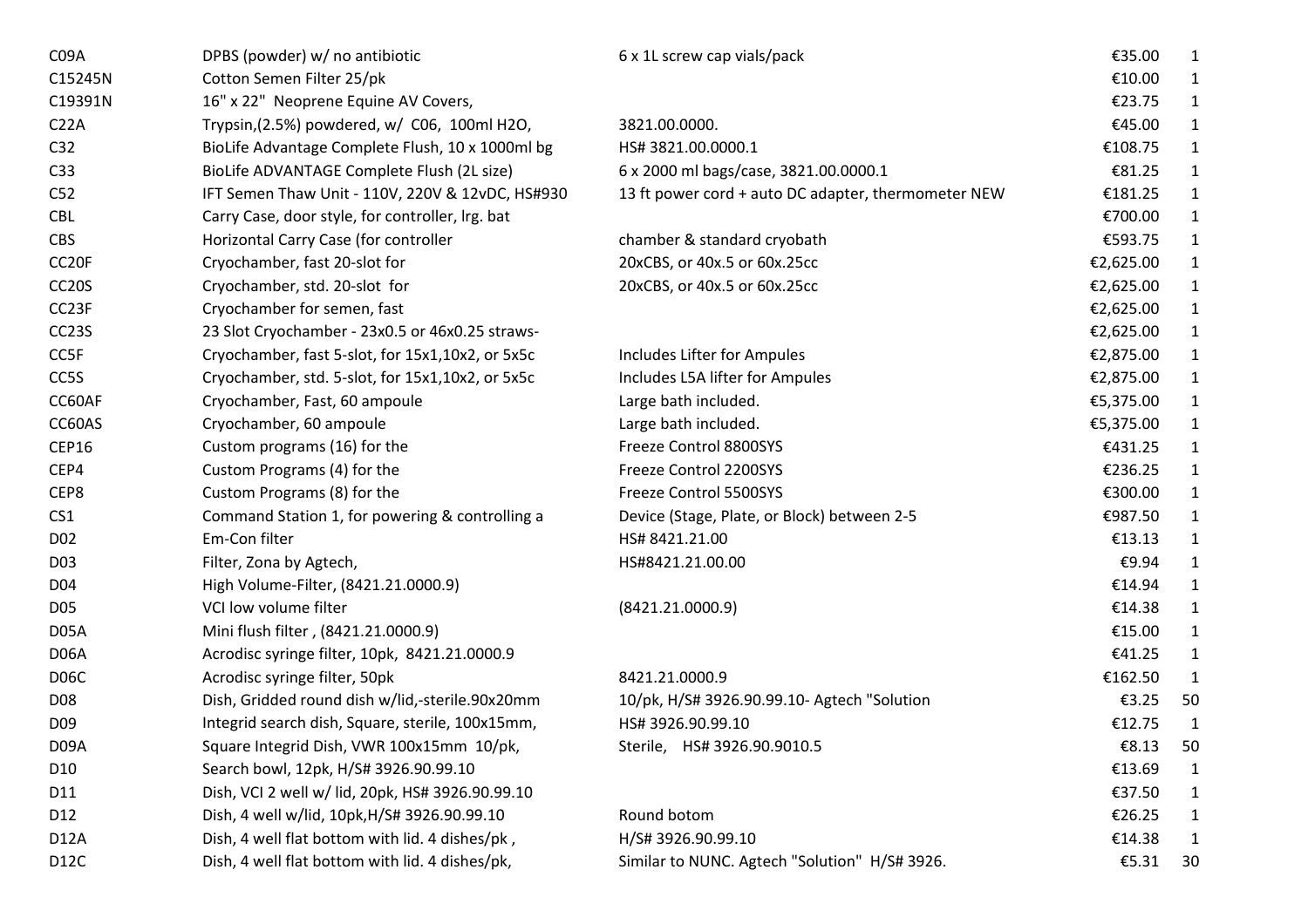| 12-well Dish w/lid, single                          | HS# 3926.90.9010.5                          | €4.81     | 1            |
|-----------------------------------------------------|---------------------------------------------|-----------|--------------|
| Dish, petri-Falcon, 35x10mm.20/pk, H/S# 3926.90.9   |                                             | €14.50    | -1           |
| Dish, petri w/lid, 35x10mm, 20/sleeve.              | HS# 3926.90.99.10 - Agtech "Solution" Dish  | €3.69     | 50           |
| Embryo Shipping Tube w/snap cap, 25/pk              |                                             | €11.88    | $\mathbf{1}$ |
| IVF catheter, irradiated, 50/pk                     | HS# 9018.39.0030.0                          | €21.25    | $\mathbf{1}$ |
| Dish 6 well w/lid, indv. pkgd, 10 dishes/sleeve     | Agtech"Solution" gamma sterile, HS# 3926.90 | €12.44    | $\mathbf{1}$ |
| Micropipettor tips, 20uL, 100/pk, Orange Lines      | for the D20 microdispenser                  | €27.50    | $\mathbf{1}$ |
| Micropipettor, 1,2,3,4,5 ul, fixed volume -         | 7017.90.0050.6                              | €348.75   | $\mathbf{1}$ |
| Micropipettor tips, 20uL, 100/pk, White Lines       | 7017.90.0050.6                              | €27.50    | $\mathbf{1}$ |
| 590B Densimeter kit for Equine                      | SPECIAL ORDER                               | €2,950.00 | $\mathbf{1}$ |
| 590B Densimeter Kit for Bull                        | HS# 9018.11-90 SPECIAL ORDER                | €2,437.50 | $\mathbf{1}$ |
| Densimeter Kit for Equine Sperm, Model 591B by A    |                                             | €4,000.00 | $\mathbf{1}$ |
| 591B Densimeter Kit for bulls (this replaced 591    | HS# 9018.11-90                              | €3,562.50 | $\mathbf{1}$ |
| IMV #6300 yellow 0.25ml straws, sterile, printed    | 5 straws per bag ; 4 bags per pkg (20 stra  | €29.94    | 1            |
| IMV #6300 pastel yellow 0.25ml straws, sterile,     | Bulk 2000 per pack                          | €19.33    | 1            |
| Catheter, 14fr 5cc                                  | 9018.39.0030.0                              | €3.69     | 1            |
| Catheter, 16fr 5cc                                  | 9018.39.0030.0                              | €3.69     | $\mathbf{1}$ |
| Catheter, 18 fr 5cc                                 | 9018.39.0030.0                              | €3.69     | 1            |
| Catheter, 20 fr 5cc                                 | 9018.39.0030.0                              | €3.69     | 1            |
| Infusion Pipette, Flex tip, 25", sterile 25/bag     |                                             | €18.13    | $\mathbf{1}$ |
| Catheter, 22fr 5cc                                  | 9018.39.0030.0                              | €3.69     | $\mathbf{1}$ |
| Catheter, 24fr 5cc                                  | 9018.39.0030.0                              | €3.69     | $\mathbf{1}$ |
| Catheter, 14fr 30cc                                 | 9018.39.0030.0                              | €3.69     | $\mathbf{1}$ |
| Catheter, 16fr 30cc                                 | 9018.39.0030.0                              | €3.69     | $\mathbf{1}$ |
| Catheter, Vortech, Silicone, 16fr, 5cc balloon, 2   | 9018.39.00                                  | €9.94     | 10           |
| Catheter Vortech Silicone, 16fr, 30cc balloon, 23   | HS# 9018.39.00                              | €9.38     | 10           |
| Catheter, Vortech, Silicone, 18fr, 5cc balloon, 23  | HS# 9018.39.00                              | €9.38     | 10           |
| Catheter, Vortech, Silicone, 18 fr, 30cc balloon    | HS# 9018.39.00                              | €9.38     | 10           |
| Catheter, Vortech, Silicone, 20fr, 5cc balloon, 23  | HS# 9018.39.00                              | €9.38     | 10           |
| Catheter, Vortech, Silicone, 20fr, 30cc balloon, 23 | 9018.39.00                                  | €9.38     | 10           |
| Catheter, Vortech, Silicone, 22fr, 5cc balloon, 23" | 9018.39.00                                  | €9.38     | 10           |
| Catheter, Vortech, Silicone, 22fr, 30cc balloon,    | 9018.39.00                                  | €9.38     | 10           |
| Catheter, Vortech, Silicone, 28fr, 80cc balloon,    | Equine Catheter, HS# 9018.39.00             | €30.00    | $\mathbf{1}$ |
| Catheter, Vortech, Silicone, 32fr, 80cc balloon,    | Equine catheter, HS# 9018.39.00             | €30.00    | 1            |
| Catheter, 18fr 30cc                                 | 9018.39.0030.0                              | €3.69     | 1            |
| Catheter, Vortech, Silicone, 36fr, 80cc balloon, 3  | Equine catheter, HS# 9018.39.00             | €30.00    | 1            |
|                                                     |                                             |           |              |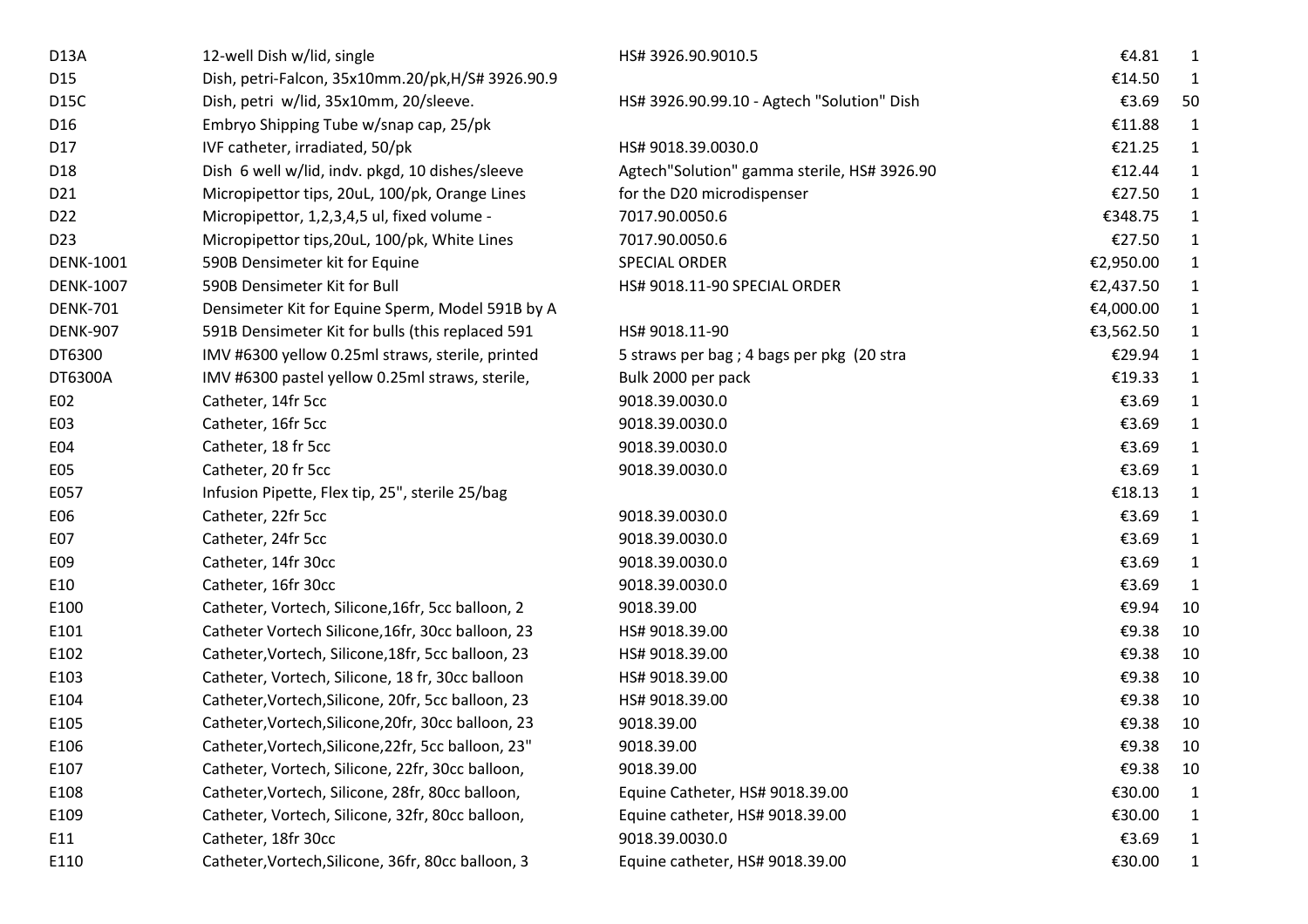| E112          | Catheter, Vortech, Silicone, 14fr, 5cc balloon, 23" | 9018.39.00                                 | €9.94    | 10           |
|---------------|-----------------------------------------------------|--------------------------------------------|----------|--------------|
| E12           | Catheter, 20fr 30cc                                 | 9018.39.0030.0                             | €3.69    | 1            |
| E1275         | Universal pipette, Equine 75cm, flex tip, steri     | w/inner cath                               | €10.50   | $\mathbf{1}$ |
| E13           | Catheter, 22fr 30cc                                 | 9018.39.0030.0                             | €3.69    | $\mathbf{1}$ |
| E14           | Catheter, 24fr 30cc                                 | 9018.39.0030.0                             | €3.69    | $\mathbf{1}$ |
| E176          | Extra Long-Stem Thermometer, digital C & F          | stainless steel probe-14 3/8"              | €49.99   | $\mathbf{1}$ |
| E23           | Stylet, small diameter, 20" long for 14fr & smal    | 7219.14.0000.6                             | €21.91   | $\mathbf{1}$ |
| E24           | Stylet, large diam., 20" long for 16fr& larger la   | HS# 7219.14.0000.6                         | €30.00   | $\mathbf{1}$ |
| E24A          | Stylet, large diameter, 25" long for 16fr & lar     | 7219.14.0000.6 for the Vortech catheters   | €23.75   | $\mathbf{1}$ |
| E27           | Y-Junction tubing, Long, Agtech Rapid Flow, radi    | Class 85 NMFC# 15730, HS# 3917.32.00.10    | €4.81    | $\mathbf{1}$ |
| E28           | Dispensing bag w/ spikeable port, 1500ml. 9018.3    |                                            | € $6.19$ | $\mathbf{1}$ |
| E6-5315       | Semen pipette, equine, 22" 25/pk                    | indiv. wrapped STERILE                     | €12.69   | $\mathbf{1}$ |
| E6-5415       | Semen pipette, 25", 25/pk, indiv.wrapped, STERIL    |                                            | €13.13   | $\mathbf{1}$ |
| E9-5200       | Culture swab, equine, sterile, indiv. wrapped, 2    |                                            | €72.50   | $\mathbf{1}$ |
| <b>ECE009</b> | Catheter, Bioniche, Silicone, 30cc/16fr             |                                            | €14.38   | $\mathbf{1}$ |
| <b>ECE010</b> | Catheter, Bioniche 22" 18fr 5cc                     | Silicone                                   | €14.38   | 1            |
| <b>ECE011</b> | Catheter, Bioniche, Silicone 22" 18fr 30cc          |                                            | €14.38   | $\mathbf{1}$ |
| <b>ECE012</b> | Catheter, Bioniche 5cc/20fr                         | 9018.39.0030.0, Silicone                   | €14.38   | $\mathbf{1}$ |
| <b>ECE013</b> | Catheter, Bioniche 22" 20fr 30cc                    | 9018.39.0030.0, Silicone                   | €14.38   | $\mathbf{1}$ |
| <b>ECE020</b> | Stylet, 23.6" for Bioniche cath.                    |                                            | €42.50   | $\mathbf{1}$ |
| <b>ECE083</b> | 8fr 5cc Silicone Catheter:                          | For Small Ruminant Embryo Recovery         | €40.00   | $\mathbf{1}$ |
| <b>ECE120</b> | 3-Way High Recovery Catheter, 26" long 20fr 30cc    | for equine lavage                          | €25.00   | $\mathbf{1}$ |
| <b>ECE125</b> | Catheter, silicone, Bioniche, 32Fr.75cc balloon,    | 9018.39.0030.0                             | €50.00   | $\mathbf{1}$ |
| <b>ECE128</b> | Equine lavage catheter, 37fr x 75cc cuff, 36" lo    |                                            | €58.75   | $\mathbf{1}$ |
| EDVS-102-10   | Sterile Disp. Speculum for Mares 10/pk              |                                            | €36.25   | $\mathbf{1}$ |
| <b>EHP11</b>  | Pipettor, 5ul mechanical w/ tip ejector.            | LabPette FX, 7017.90.0050.6                | €92.50   | $\mathbf{1}$ |
| <b>EHP12</b>  | Pipet tips for EHP11, 200 uL, beveled tip in cle    | 96 tips/ rack, sterile. 7017.90.0050.6     | €13.13   | $\mathbf{1}$ |
| EHP12A        | Tips "snowflake style", 10ul, 96/rack, for EHP11    |                                            | €14.38   | $\mathbf{1}$ |
| <b>EP06</b>   | Whirl Pak bags, 6oz (178ml), 100/PK                 |                                            | €20.63   | 10           |
| <b>EP06A8</b> | Whirl Pak bags, 18oz (533ml), 500/PK                |                                            | €125.00  | $\mathbf{1}$ |
| <b>EQU030</b> | Equine vitrification kit, 1x8ml vials of each       | VS1, VS2, VS3, VSDiluent- Room Temperature | €126.25  | 1            |
| <b>ESM024</b> | SYNGRO holding medium, 50ml, 3821.00.0000.1         |                                            | €20.50   | 1            |
| <b>ESM824</b> | SYNGRO holding medium, 8ml                          | (6 x 8ml tube/pk) 3821.00.0000.1           | €33.13   | 1            |
| EVM014        | ViGro Complete Flush solution                       | 10x1000ml bg/cs 3821.00.0000.1             | €211.25  | 1            |
| <b>EVM015</b> | VIGRO complete flush solution. 6 x 2000ml bags/c    | 3821.00.0000.1                             | €183.75  | 1            |
| <b>EVM024</b> | ViGro Holding Plus (PBS) 50ml bag                   |                                            | €18.63   | 1            |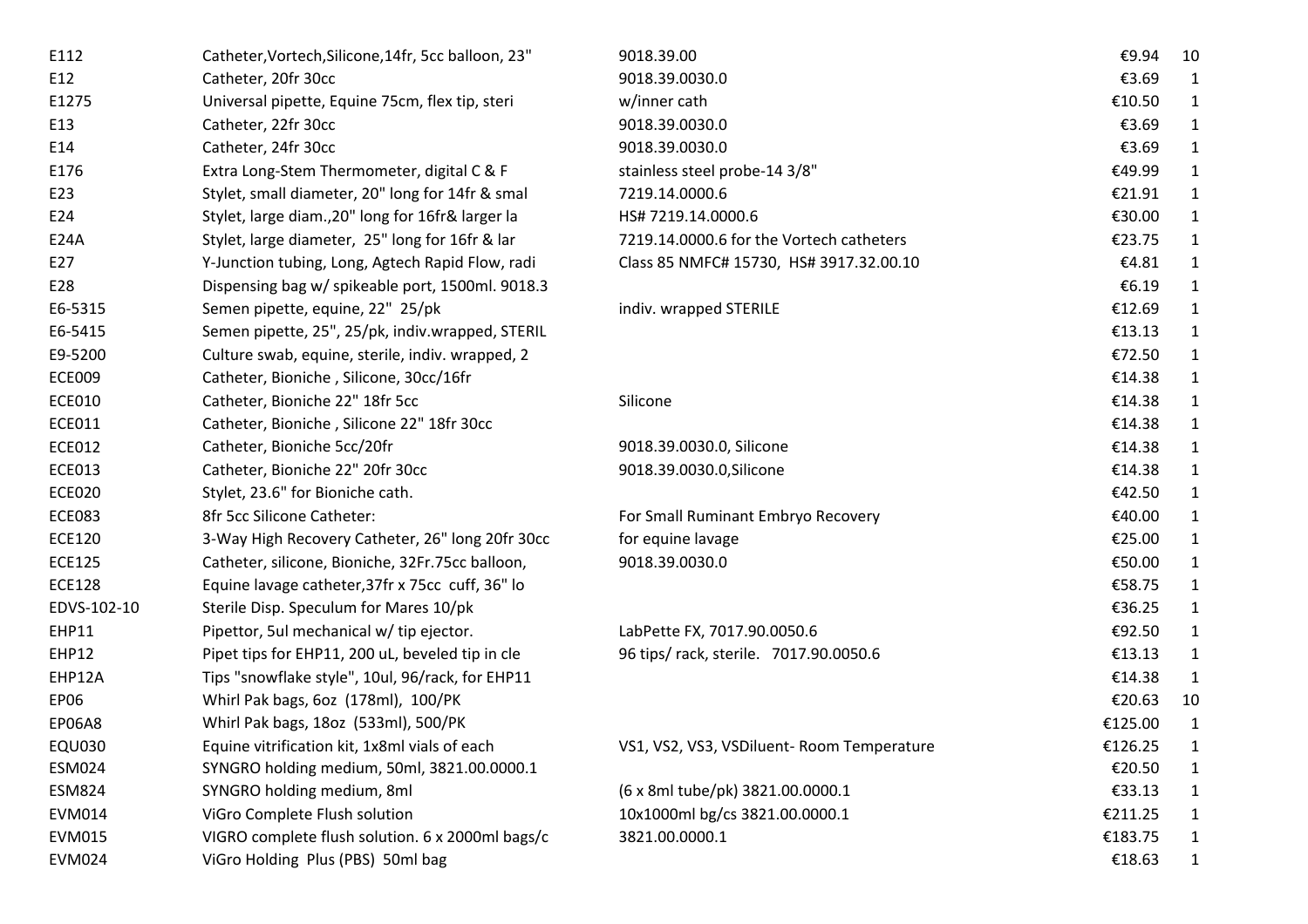| <b>EVM034</b> | ViGro Ethylene Glycol Freeze + 50ml bag          |                                            | €18.63  | 1           |
|---------------|--------------------------------------------------|--------------------------------------------|---------|-------------|
| EVM100        | Rinsing solution, ViGro                          | 10 x 1000ml bags/case                      | €208.75 |             |
| <b>EVM234</b> | Vigro 1.5m Ethylene Glycol freeze, 20ml w/sucros | HS#3821.00.0000.1                          | €14.94  |             |
| <b>EVM247</b> | ViGro One Step Thaw, 20ml bag.                   | 3821.00.0000.1                             | €15.63  | 1           |
| <b>EVM248</b> | ViGro Thaw 1,2,3 Plus                            | 3x20ml bgs/pk 3821.00.0000.1               | €42.50  | 1           |
| <b>EVM824</b> | ViGro Holding Plus 8ml tube 6 plastic tubes per  |                                            | €31.19  | 1           |
| <b>EVM834</b> | ViGro Ethylene Glycol Freeze Pluse w/Sucrose 8ml | 6 plastic tubes per box                    | €30.63  | 1           |
| <b>EVM847</b> | ViGro One step Thaw Plus, 8ml tube (6 tubes per  |                                            | €29.94  | 1           |
| EZF-LE        | E-Z Freezin-"LE" Equine Semen Extender- requires | 1 day shipping                             | €32.50  | 1           |
| EZF-MFR5      | E-Z Freezin"-"MFR5" Equine Semen Extender- requi | 1 day shipping                             | €32.50  | 1           |
| EZM-BF        | E-Z Mixin standard formula, no antibiotic        |                                            | €6.19   | 1           |
| EZM-CST       | E-Z Mixin CST, semen extender w/Amikacin Sulfate |                                            | €7.44   | 1           |
| EZM-OF        | E-Z mixin-OF original formula, with polymyxin-B  |                                            | €7.44   | 1           |
| EZMP-CST      | E-Z Mixin-CST Kit w/tablet of potassium penicill |                                            | €8.69   | 1           |
| EZMTD-BF      | E-Z MIXIN"-"BF" Kit w/tablet of Ticarcillin      |                                            | €9.94   | 1           |
| F01           | Straws, 0.25cc gamma, 10 bags of 5 straws, 50 st | 3923.90.1000                               | €13.13  | 1           |
| F01Y          | Straws, 0.25cc yellow, irrad., 10 bags of 5 stra | 50 straws/pk.<br>HS# 3923.90.1000.0        | €13.13  | 1           |
| F02           | Straws, .5cc clear, irradiated 10 bags of 5 str  | 50 straws/pk HS# 3923.90.1000.0            | €13.13  | 1           |
| F03           | Straw clear .25cc, RWB, radiated, 10 bags of 5   | 50 straws/pk HS# 3923.90.1000.0            | €15.00  | 1           |
| F04           | Straw 0.25cc clear, RWB, 2000/pk                 | (3923.90.1000.0)                           | €198.75 |             |
| F04Y          | Straws, 1/4cc pastel yellow                      | bulk, (3923.90.1000.0) 2000/pk             | €166.25 | 1           |
| F06           | Straws 0.25cc clear, 2000/bag.                   | W&P, (3923.90.1000.0)                      | €168.75 | 1           |
| F07           | Straws 0.5cc Clear, 2000 /bag, W&P (3923.90.1000 |                                            | €161.25 | 1           |
| F09A          | Cane tabs, white, 100/bag                        | HS# 7616.99.5090                           | €7.50   | 1           |
| F09AY         | Cane tabs, yellow, 100/bag                       | HS# 7616.99.5090                           | €7.50   | 1           |
| F10           | Sharpie marking pen, black, permanent, ultra-fin | HS# 9608.10.00.00                          | €2.00   | 1           |
| F11           | Electric heat sealer 110 volt 8"                 |                                            | €73.75  | 1           |
| F11A          | Electric heat sealer, 8", 220 volt               |                                            | €96.25  | 1           |
| F12           | Sealer repair, top cloth                         |                                            | €7.50   | 1           |
| F12A          | Sealer repair, metal strip                       |                                            | €7.50   | 1           |
| F12B          | Sealer repair, under pad                         |                                            | €7.50   | 1           |
| F14A          | Tweezers. 1/2cc straw plastic. 6.5" long         |                                            | €5.00   | 1           |
| F14B          | Tweezers, 1/4 cc straw, plastic. 6/5" long       |                                            | €7.44   | 1           |
| F15B          | Sealing Plug, 0.25cc & 0.50cc end, Agtech        | 18mm, yellow, irradiated, 50pk             | €18.75  | 10          |
| <b>F15LL</b>  | Sealing Plugs .25cc yellow sterile, 50 plugs (1  | 3917.29.0000                               | €30.00  | 1           |
| F15WT         | Sealing plug (Agtech) for 0.25cc straws.         | White, radiated, 50 plugs (10pks of 5) 391 | €30.00  | $\mathbf 1$ |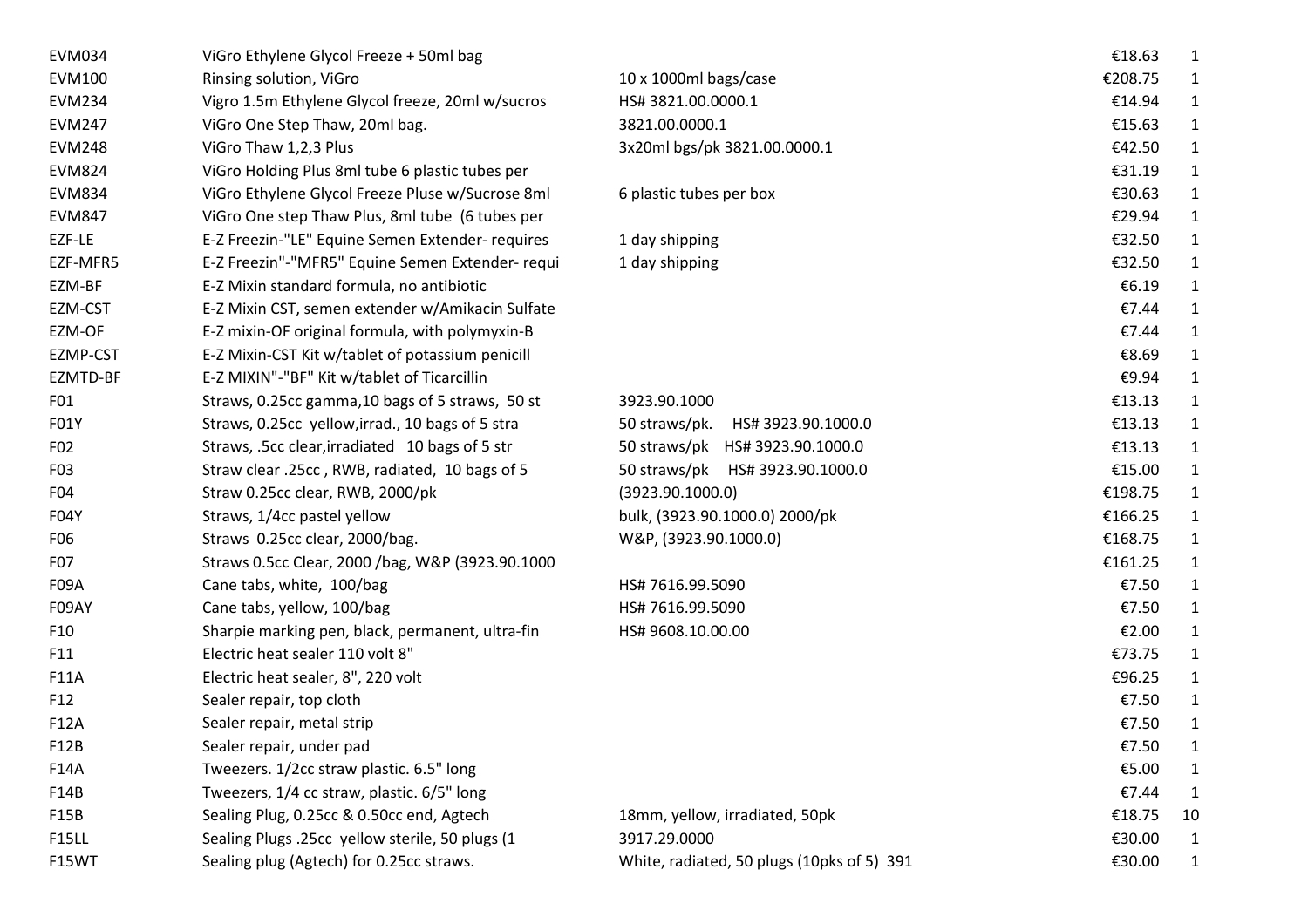| F <sub>16</sub>   | Straw Cutter by CITO                              | HS# 9018.908.0000                          | €7.19    | 1            |
|-------------------|---------------------------------------------------|--------------------------------------------|----------|--------------|
| F17               | Transfer Rod for side delivery sheath, 21"        | deep chamber, IMV 7219.14.0000.6           | €105.00  | 1            |
| <b>F17A</b>       | Transfer rod, 21" shallow chamber                 |                                            | €80.00   | 1            |
| F18               | Sheath, side deliv ind. pkg. by IMV               | w/chemise, 25/pk HS# 9018.39.0050          | €110.00  | $\mathbf{1}$ |
| <b>F18A</b>       | Sheath, s.s.side delivery tip, clean, 5/pk, HS# 9 |                                            | €17.50   | 1            |
| F20               | Sheath Optimum side delivery, 21", 5/pk, radiate  | HS# 9018.39.0040                           | €11.81   | 1            |
| F21               | Sheath Optimum 0.25cc side delivery, ind. packag  | radiated w/chemise, 25/pk HS# 9018.39.0040 | €86.25   | $\mathbf{1}$ |
| F22               | Sheath, Agtech 0.50cc Equine side delivery, indi  | radiated w/chemise. 5 sheaths per pack. HS | €18.63   | $\mathbf{1}$ |
| F <sub>23</sub>   | Transfer Rod (spiral cone) for Equine 0.50cc sid  | sheath. IMV                                | €168.75  | $\mathbf{1}$ |
| F27               | Chemise, 18", 100/roll. Agtech brand              | HS 3921.90.40                              | €15.81   | $\mathbf{1}$ |
| <b>F27A</b>       | Chemise, 21" 80/roll, Agtech Brand                | HS# 3921.90.40                             | €12.44   | $\mathbf{1}$ |
| F27B              | Chemise, 18", 100/roll. IMV brand                 | HS 3921.90.40                              | €15.81   | $\mathbf{1}$ |
| F <sub>27</sub> C | Chemise, 21" 80/roll, IMV Brand                   | HS# 3921.90.40                             | €15.81   | $\mathbf{1}$ |
| F30               | Cane, 10mm, 100/pk                                | HS# 7616.99.5090                           | €18.13   | $\mathbf{1}$ |
| F31               | Cane, 13mm, 75/pk, (7608.10.0090)                 |                                            | €18.13   | $\mathbf{1}$ |
| G01               | Airtite syringe, 1cc 100/bx                       | 3926.90.9010.5                             | €19.38   | $\mathbf{1}$ |
| G04A              | Airtite 3cc syringe (AP)                          | Box of 100 3926.90.9010.5                  | €11.88   | $\mathbf{1}$ |
| G05               | Airtite syringe, 5cc                              | 100/box 3926.90.9010.5                     | €18.69   | $\mathbf{1}$ |
| G06               | Airtite syringe, 10cc                             | 100/box 3926.90.9010.5                     | €23.75   | $\mathbf{1}$ |
| G <sub>07</sub>   | Airtite syringe, 20cc                             | 100/box 3926.90.9010.5                     | €45.00   | $\mathbf{1}$ |
| G08               | Airtite syringe, 30cc, 50/box 3926.90.9010.5      |                                            | €38.75   | $\mathbf{1}$ |
| G09               | Airtite syringe, 50cc                             | 30/box 3926.90.9010.5                      | €30.00   | $\mathbf{1}$ |
| G11               | Monoject syrg. 1ccTB.,100/box 3926.90.9010.5      |                                            | €19.38   | 1            |
| G13               | Monoject syringe, 3cc 100/box 3926.90.9010.5      |                                            | €14.94   | $\mathbf{1}$ |
| G14               | Monoject Syringe 3cc w/20x1" needle,              | L-lock,100/box 3926.90.9010.5              | €18.75   | $\mathbf{1}$ |
| G15               | Monoject syringe, 6cc, 50/box 3926.90.9010.5      |                                            | €12.50   | $\mathbf{1}$ |
| G16               | Monoject syringe, 12cc, 80/box 3926.90.9010.5     |                                            | €23.75   | $\mathbf{1}$ |
| G24               | Airtite needle, 18x1.5"                           | 100/box 9018.32.0000.3                     | €6.19    | $\mathbf{1}$ |
| G25               | Airtite needle, 20x1"                             | 100/box 9018.32.0000.3                     | € $6.19$ | $\mathbf{1}$ |
| G26               | Airtite needle, 20x1.5"                           | 100/box 9018.32.0000.3                     | €6.19    | 1            |
| G29               | Monoject needle, 16x1" 100/box 9018.32.0000.3     |                                            | €25.00   | 1            |
| G31               | Monoject needle, 18 x 1"                          | 100/box 9018.32.0000.3                     | €11.88   | 1            |
| G32               | Monoject needle, 18x1.5"                          | 100/box 9018.32.0000.3                     | €11.88   | $\mathbf{1}$ |
| G33               | Monoject needle, 20 x 1"                          | 100/box 9018.32.0000.3                     | €11.88   | $\mathbf{1}$ |
| G34               | Monoject needle, 20x1.5"                          | 100/box 9018.32.0000.3                     | €11.88   | $\mathbf{1}$ |
| G39               | Ideal syringe, 3cc, Luer Slilp                    | 100/box 3926.90.9010.5                     | €10.63   | $\mathbf{1}$ |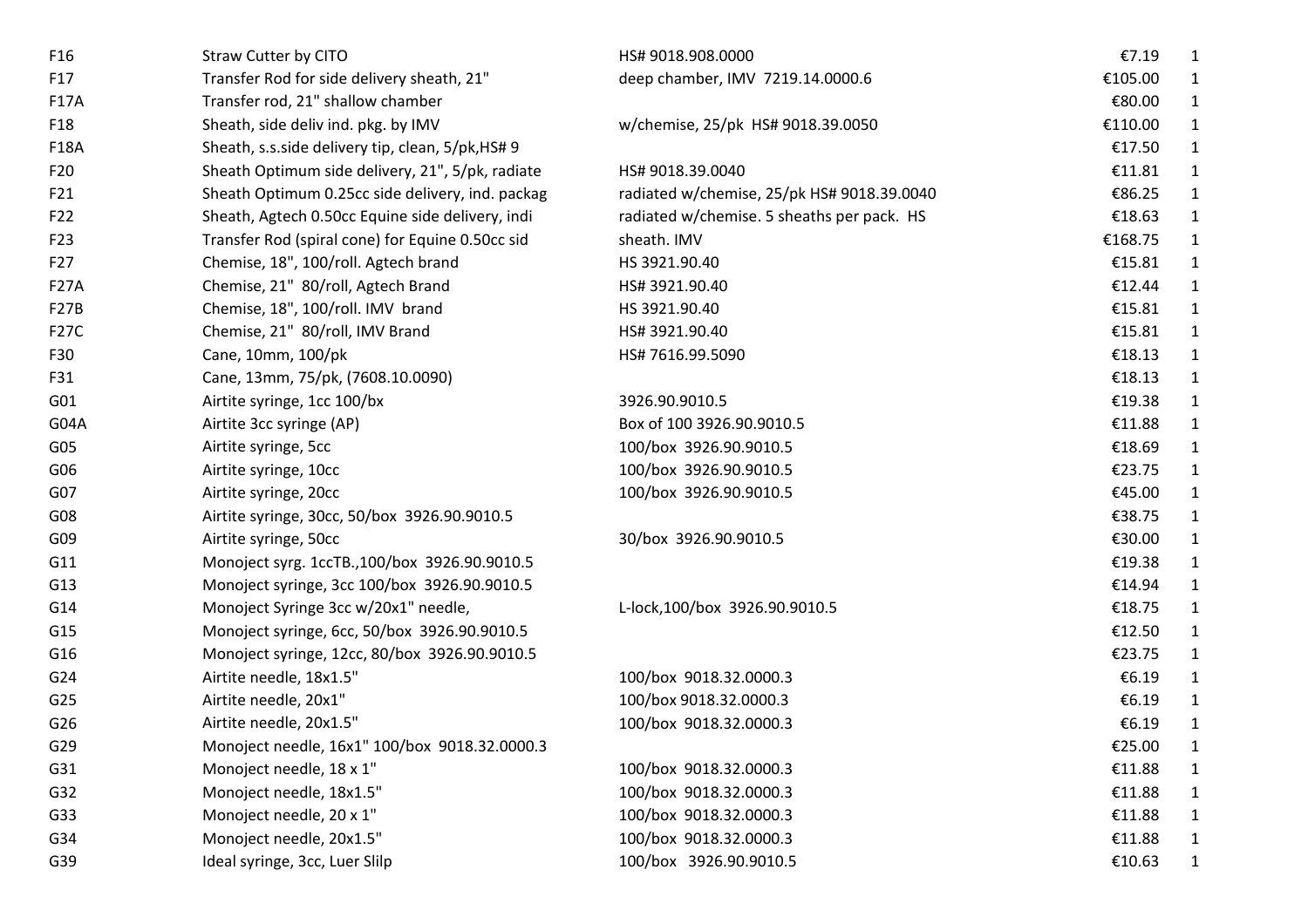| G39A                | Ideal Syringe 3cc w/20ga x 1"needle              | L-lock,100/box 3926.90.9010.5                | €12.44    | 1            |
|---------------------|--------------------------------------------------|----------------------------------------------|-----------|--------------|
| G41                 | Ideal syringe, 6cc                               | 100/box 3926.90.9010.5                       | €18.75    |              |
| G42                 | Ideal syringe, 12cc, 100/box 3926.90.9010.5      |                                              | €21.88    |              |
| G45                 | Ideal syringe, 35cc 50/bx                        | 3926.90.9010.5                               | €26.88    | 1            |
| G46                 | Ideal needle 16 x 1" 100/box                     | 9018.32.0000.3                               | €10.63    | 1            |
| G48                 | Ideal needle 18 x 1" 100/box                     | 9018.32.0000.3                               | €9.38     |              |
| G49                 | Ideal needle 18 x 1.5" 100/box                   | 9018.32.0000.3                               | €9.38     |              |
| G50                 | Ideal needles 20 x 1" 100/box                    | 9018.32.0000.3                               | €9.38     |              |
| G51                 | Polypropylene hub 20 x 1.5" 100/bx               | 9018.32.0000.3                               | €9.38     |              |
| G6-3250             | Insemination Gun, goat & sheep                   | "All-2-Mate", for 0.50cc & 0.25cc straws (u  | €32.50    |              |
| G6-4400             | Sheath, with insert for Goat 25/per pk.          |                                              | €10.00    |              |
| G60                 | CellSafe 2cc syringe, 2-part all plastic         | centric luer slip, sterile, 100/bx HS#9018   | €7.50     |              |
| G61                 | CellSafe 5cc syringe, 2-part all plastic,        | acentric luer slip,, sterile, 100/bx HS#9018 | €8.13     | $\mathbf{1}$ |
| G62                 | CellSafe 10cc syringe, 2-part all plastic        | acentric luer slip, sterile, 100/bx HS#9018  | €11.25    | 1            |
| G63                 | CellSafe 20cc syringe, 2-part all plastic        | acentric luer slip, sterile, 100/bx HS#9018  | €16.25    | 1            |
| H <sub>05</sub> E   | Thermocouple thermometer, w/ stainless probe 4.5 |                                              | €373.75   | 1            |
| <b>H08A</b>         | Microscope, Meiji EMZ-5 Stereo w/LED reflected I | 220v) & hard-side protection/carry case 90   | €2,562.50 | 1            |
| H08AB               | MEIJI EMZ-5 Spare bulb, 30W                      |                                              | €9.38     | 1            |
| H08BB               | Spare bulb for LEICA 8V/20W #10446385, L2 fiber  |                                              | €26.25    | 1            |
| H08TR               | Microscope, Meiji EMZ-8TR, Trinocular stereozoom |                                              | €2,618.75 |              |
| H <sub>22</sub>     | Scissor, stainless straight, 5 1/2"              |                                              | €4.94     | 1            |
| H <sub>23</sub>     | Forceps, stainless straight, 5 1/2"              |                                              | €4.94     |              |
| H24                 | Forceps, stainless curved, 5 1/2"                |                                              | €5.63     |              |
| H <sub>25</sub>     | Ejaculator system, Pulsator IV by Lane Mfg.      | Auto Adjust, 75mm diameter (medium) probe.   | €2,187.50 |              |
| H25-60              | PROBE, 60mm diameter (small) for Lane Pulsator E | For bulls <1500 lbs.                         | €337.50   |              |
| H25-75              | PROBE, 75mm diameter (medium) for Lane Pulsator  | For bulls between 1500-2000 lbs.             | €387.50   | 1            |
| H25-90              | PROBE, 90mm diameter (large) for Lane Pulsator E | For bulls >2000 lbs.                         | €400.00   | 1            |
| <b>H25R</b>         | Ram Probe, 1.25" diameter, for H25 Ejaculator by | without cord                                 | €281.25   |              |
| H <sub>29</sub> AAA | Electrojac 6 Complete System w/2.5" probe        | Remote Control                               | €3,375.00 | 1            |
| H29AAB              | Electrojac 6 Complete System w/1" Probe          | <b>Remote Control</b>                        | €3,375.00 | 1            |
| H <sub>29</sub> AAC | Electrojac 6 Complete System w/2" Probe          | Remote Control                               | €3,375.00 | $\mathbf 1$  |
| H29AAD              | Electrojac 6 Complete System w/3" Probe          | <b>Remote Control</b>                        | €3,375.00 | 1            |
| H29AAP              | 2.5" Probe for Electrojac 6                      | <b>SPECIAL ORDER ITEM</b>                    | €393.75   | 1            |
| H29ABP              | 1" Probe for Electrojac 6                        |                                              | €331.25   | $\mathbf 1$  |
| H <sub>29</sub> ACP | 2" Probe for Electrojac 6                        |                                              | €356.25   | 1            |
| H29ADP              | 3" Probe for Electrojac 6                        |                                              | €431.25   | 1            |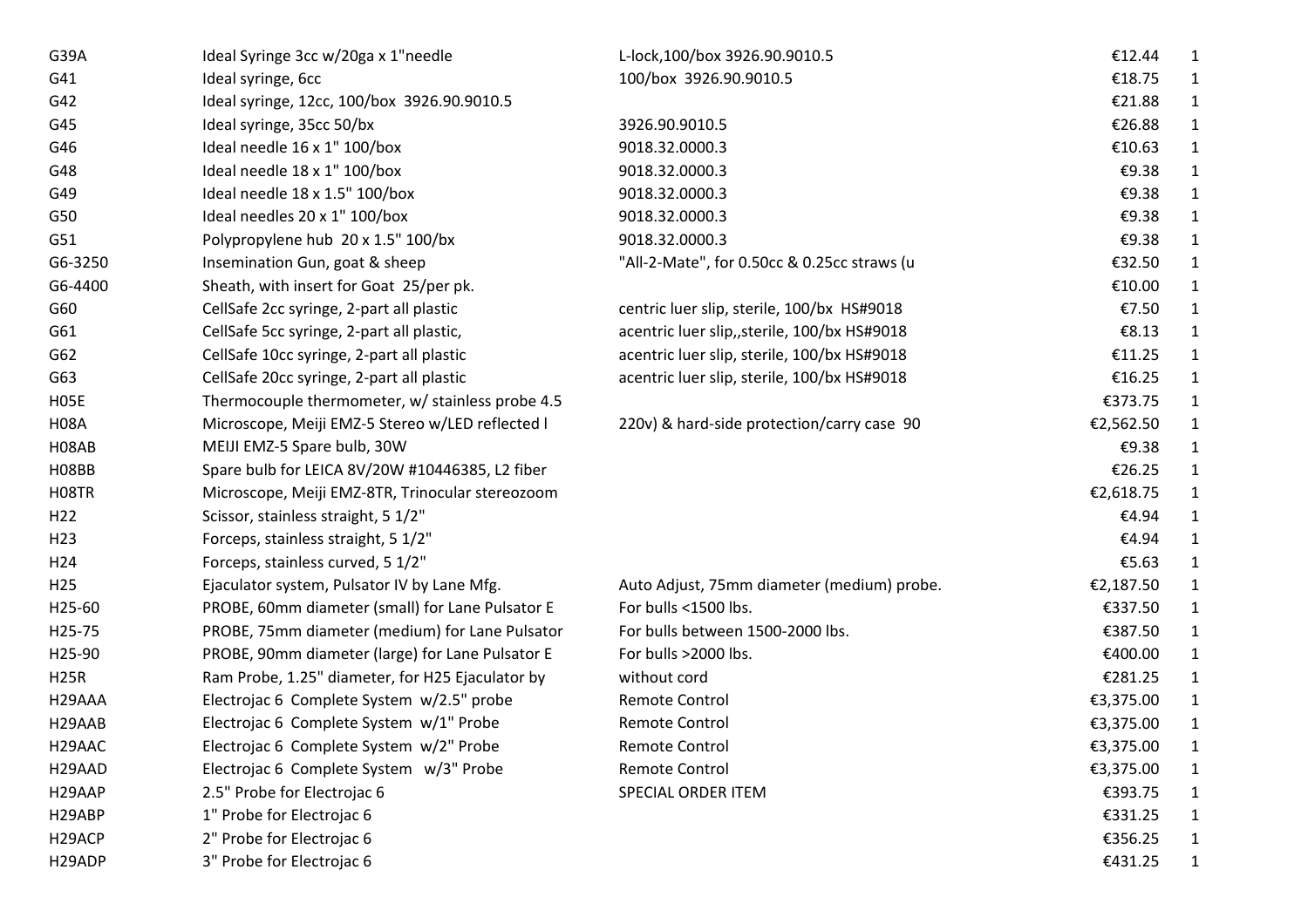| H <sub>30</sub>  | Al Carrying Case from CITO                        |                                      | €98.75  | 1            |
|------------------|---------------------------------------------------|--------------------------------------|---------|--------------|
| H31              | Case, E.T. and A.I, 26"x11.5"x11.1"               |                                      | €40.00  | 1            |
| H32              | Case, custom molded hard-side protection / carry  | for Meiji EMZ-5 scope.               | €231.25 | $\mathbf{1}$ |
| <b>HCS-101</b>   | Hancock Semen Stain, 10ml bottle                  |                                      | €26.25  | 1            |
| HT1              | Equitainer I, Tube Style 6 centrifuge tubes       |                                      | €337.50 | $\mathbf{1}$ |
| <b>IC10</b>      | EmCare 1.5M Ethylene Glycol Freeze Medium, 20ml b |                                      | €16.19  | 1            |
| IC12             | EmCare 10% Glycerol, 6ml, Freeze Medium           |                                      | €4.50   | $\mathbf{1}$ |
| <b>IC16</b>      | EmCare 1M Sucrose Thaw, 6ml                       |                                      | €4.50   | $\mathbf{1}$ |
| IC2              | EmCare Holding Medium, 6ml                        |                                      | €4.50   | $\mathbf{1}$ |
| IC <sub>20</sub> | EmCare CSU 3-Step Thaw, 3x6ml Thaw + 6ml holding  |                                      | €21.25  | $\mathbf{1}$ |
| IC22             | EmCare Complete Flush w/BSA                       | 10 x 1000ml bags / case              | €248.75 | $\mathbf{1}$ |
| IC24             | EmCare Complete Flush w/ BSA                      | 5 x 2000ml bags / case               | €186.25 | $\mathbf{1}$ |
| IC4              | EmCare Holding Medium, 20ml                       |                                      | €16.19  | $\mathbf{1}$ |
| IC <sub>6</sub>  | EmCare Holding medium, 100ml                      |                                      | €36.25  | $\mathbf{1}$ |
| IC <sub>8</sub>  | EmCare 1.5m Ethylene Glycol Freeze Medium, 6ml    |                                      | €4.50   | $\mathbf{1}$ |
| IC <sub>9</sub>  | Albumin 20%, 20ml vial, sold 5 vials/pk Emcar     |                                      | €158.75 | 10           |
| <b>J02A</b>      | Glove, 34.75", 1 mil sterile                      | indiv.wrp 10/pk,3926.20.5000.0       | €25.00  | $\mathbf{1}$ |
| J04              | Sleeve, fingerless 1.25mil 100/bx 3926.20.5000.   |                                      | €25.63  | 1            |
| J07              | Gloves, latex exam med., 100/bx                   |                                      | €9.38   | 10           |
| J08              | Gloves, latex exam Lrg., 100/bx                   |                                      | €9.38   | 10           |
| J12              | SurgiLube 4.25 oz. tube, Sterile (2712.10.0000.   |                                      | €4.69   | $\mathbf{1}$ |
| J13              | Estrotect Alert Heat patch Orange, 50/PK 9018.90  |                                      | €72.50  | $\mathbf{1}$ |
| J14              | <b>Estrotect Alert Heat Patch Green</b>           | 50/BX 9018.90.8000                   | €72.50  | 1            |
| J15              | Kamar detector patch, 50/box 9018.90.8000         |                                      | €75.00  | $\mathbf{1}$ |
| J18              | Sterilization tubing, 3" x 100' roll              |                                      | €9.38   | $\mathbf{1}$ |
| J20              | Sterilization tubing, 6" x 100' roll              |                                      | €15.00  | $\mathbf{1}$ |
| J23              | Alconox detergent, 4lb                            |                                      | €81.13  | $\mathbf{1}$ |
| <b>J24A</b>      | Sharp Mark marking crayon, fl pink, 12/bx         |                                      | €11.88  | $\mathbf{1}$ |
| J24C             | Sharp Mark marking crayon, fl. orange, 12/bx      |                                      | €11.88  | $\mathbf{1}$ |
| J26              | Nolvasan solution, 1 gallon                       |                                      | €81.25  | $\mathbf{1}$ |
| <b>J26A</b>      | Chlorhex Disinfectant, (Chlorhexidine Gluconate   |                                      | €12.50  | 1            |
| K40              | Agtech Hat                                        | Custom reproduction hat/embroidered  | €10.00  | 50           |
| L14C             | Centrifuge tubes 15ml, conical bottom 100/box     |                                      | €35.00  | $\mathbf{1}$ |
| L15C             | Microscope slides, Clear Glass,                   | 76.2mm x25.4mm wide x1.0-1.2mm thick | €6.88   | $\mathbf{1}$ |
| L16C             | Microscope slide cover slips, 18x18mm, 0.13-0.17  |                                      | €4.38   | $\mathbf{1}$ |
| L23              | Straw lifter, for regular straws in the std. 23-  |                                      | €93.75  | $\mathbf{1}$ |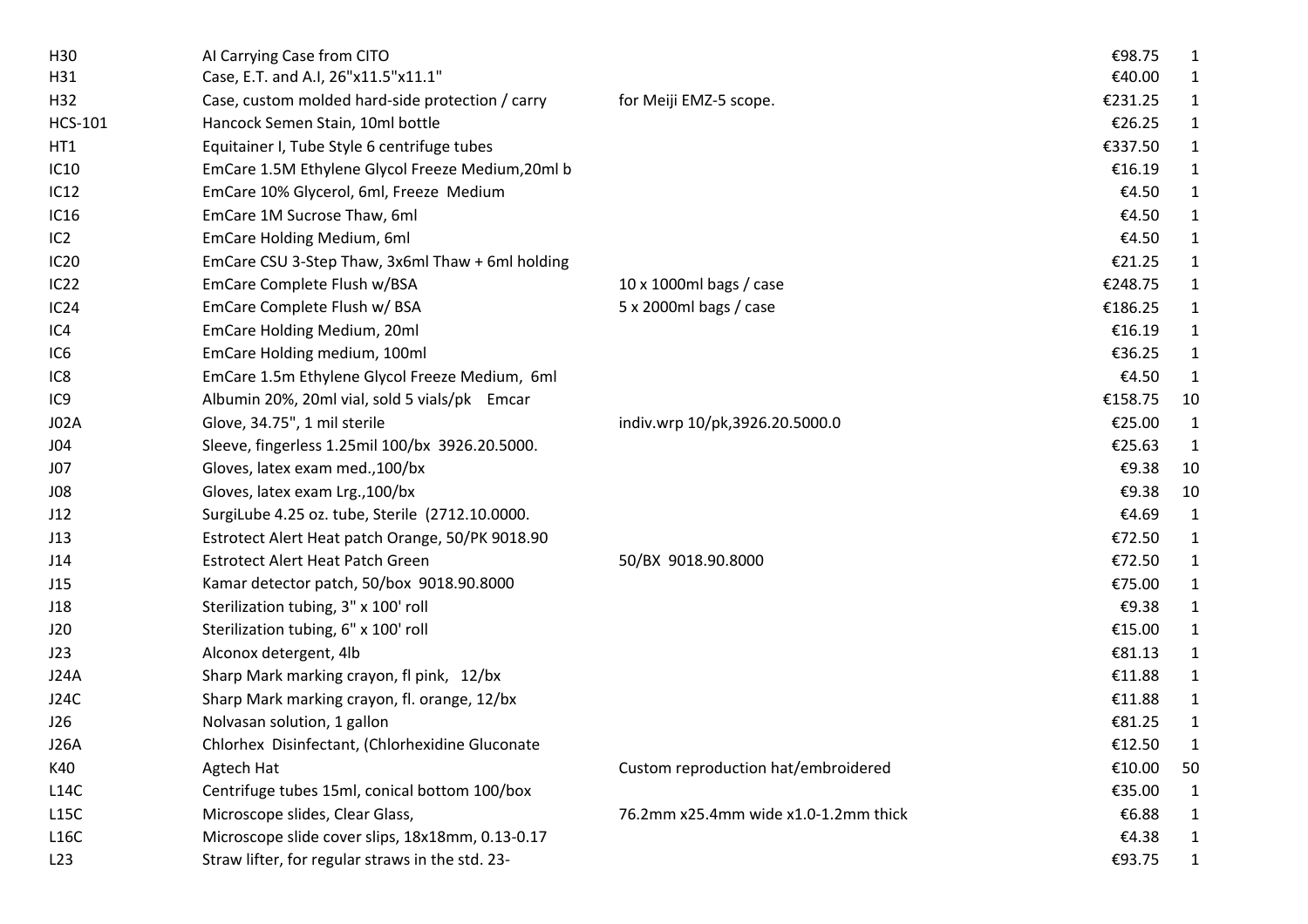| L35           | Straw lifter (set of 5) CBS straws                |                                             | €306.25   | 1            |
|---------------|---------------------------------------------------|---------------------------------------------|-----------|--------------|
| L55           | Straw lifter, .5cc volume, set of 5               |                                             | €337.50   |              |
| L5A           | Lifter, 5 slot ampoule                            |                                             | €106.25   | 1            |
| L85           | Straw lifter, 0.25cc volume, set of 5             |                                             | €337.50   | 1            |
| LC            | Straw lifter, short-SPECIAL ORDER ITEM            | for short straws in std. 23 slot chamber    | €118.75   | 1            |
| <b>LNL</b>    | Bath, large, 3.8 liter, with insulated lid.       |                                             | €387.50   | 1            |
| <b>LNS</b>    | Bath, standard, 1.5 liter, with insulated lid.    |                                             | €331.25   | 1            |
| ML            | Lid, medium (60mm) for cryochambers               |                                             | €150.00   | $\mathbf 1$  |
| ML2870        | Meiji Phase Contrast Binocular w/10x eyepieces;   | objectives, 30w Halogen light HS# 9011.10.0 | €3,375.00 | $\mathbf{1}$ |
| ML2970        | Meiji Phase Contrast Trinocular w/10x eyepieces;  | objectives, 30w Halogen light. HS# 9011.10. | €3,737.50 | $\mathbf{1}$ |
| ML5955        | 70 Meiji Phase Contrast Trinocular w/10x eyepiece | objectives, 30w Halogen light. HS# 9011.10. | €3,075.00 | $\mathbf{1}$ |
| MV26          | Nitrogen Tank MVE SC 4/2 V w/1 canister (7613.00  |                                             | €1,050.00 | $\mathbf 1$  |
| <b>MV26A</b>  | Nitrogen Tank MVE SC 4/3 V w/1 canister (7613.00  |                                             | €1,050.00 | $\mathbf{1}$ |
| <b>MV30</b>   | MVE shipping carton                               |                                             | €618.75   | 1            |
| MV31          | MVE Canister, for straws/canes                    | *Specify tank modelPrice varies per size    | €65.00    | 1            |
| <b>MV32</b>   | MVE spare cork / foam                             | *Specify tank model                         | €98.75    | $\mathbf{1}$ |
| <b>MV35</b>   | Nitrogen Tank MVE SC 20/20 w/6 x11" canisters     | (7613.00.0000.4)                            | €1,056.25 | $\mathbf{1}$ |
| MV40          | MVE Tank, XC34/18 w/ 6x11" canisters              | 34L nitrogen capacity. (7613.00.0000.4)     | €1,248.75 | $\mathbf{1}$ |
| MV42          | Nitrogen Tank, MVE XC47/11 w/ 6x11" canisters     | 47L nitrogen capacity (7613.00.0000.4)      | €1,618.75 | $\mathbf 1$  |
| <b>MV44</b>   | Roller base. (Specify model of tank)              |                                             | €265.00   | 1            |
| <b>MV50</b>   | Nitrogen Tank, MVE SC 3/3 w/ 6x5" canisters.      | 3L nitrogen (7613.00.0000.4)                | €868.75   | $\mathbf 1$  |
| <b>MV52</b>   | Nitrogen Tank, MVE SC 11/7 w/ 6x11" canisters.    | 11L nitrogen (7613.00.0000.4                | €893.75   | $\mathbf 1$  |
| <b>MV57</b>   | Nitrogen Tank MVE Lab-10 dewar, 10L capacity      | no canisters (7613.00.0000.4)               | €675.00   | $\mathbf 1$  |
| <b>MVMM</b>   | Nitrogen Tank MVE Minimoover vapor tank w/1 cani  |                                             | €1,368.75 | $\mathbf 1$  |
| P10           | Power pack, CL-P10                                | for current systems, w/battery SPECIAL ORDE | €1,375.00 | $\mathbf{1}$ |
| P10-18V       | Power pack CL-P10 for older                       | system (1992)SPECIAL ORDER ITEM             | €1,037.50 | $\mathbf{1}$ |
| <b>PCAB</b>   | Car cable for power pack                          | (with socket for car mount)SPECIAL ORDER IT | €131.25   | $\mathbf{1}$ |
| PCK-5         | PCK-5 printer head cleaner kit (5 x cleaner card  |                                             | €20.00    | $\mathbf 1$  |
| PTL-1375      | Brady Labels 1.375" x 1.0", 250 labels / roll     | Yellow for .25cc straws                     | €63.75    | 1            |
| PTL-19-427    | Labels, nitrogen stable for 0.25cc straws. 250/r  |                                             | €46.25    | 1            |
| PTL-19-427-YL | Labels, yellow nitrogen stable, for 0.25cc straw  |                                             | €50.00    |              |
| PTL-32-427    | Brady Label 1.5" X 1.5", WHITE, 250/BX            |                                             | €58.75    | 1            |
| PTL-32-427-YL | Brady Label 1.5" X 0.5", yellow, 250/bx           |                                             | €75.00    | 1            |
| R4310         | Ribbon, for use with Brady, labels/ black. Nitro  |                                             | €37.50    | $\mathbf 1$  |
| S6E           | Microscope, Leica S6E Stereo Zoom w/ LED light s  | SPECIAL ORDER ITEM                          | €4,062.50 | 1            |
| SAVB-104      | 22" Flared End Tubular Latex Bladder              |                                             | €116.25   | $\mathbf 1$  |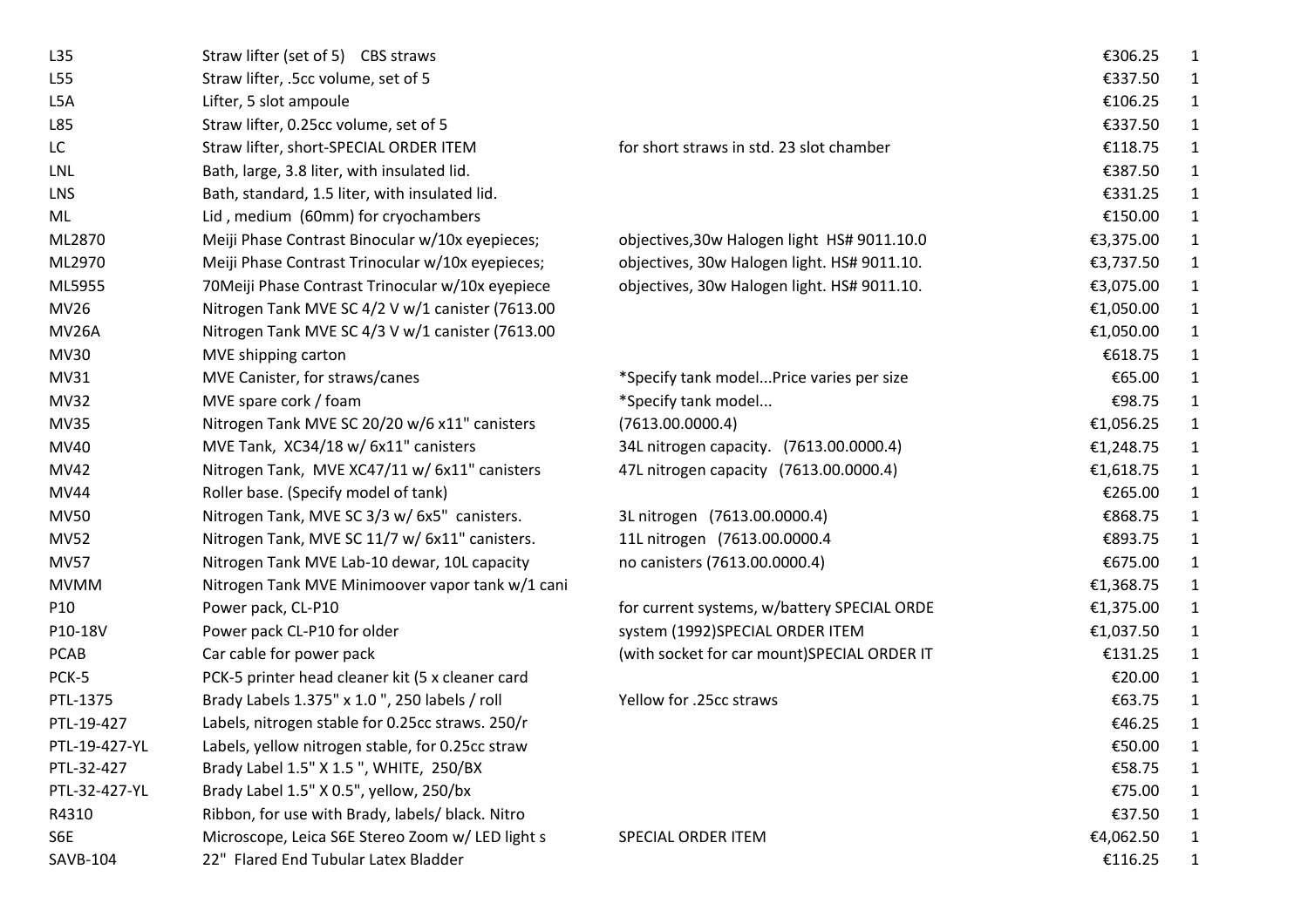| SAVF-102-25     | Gel filter, nylon mesh, disposable, 25/pk         |                                             | €78.75     | 1            |
|-----------------|---------------------------------------------------|---------------------------------------------|------------|--------------|
| SAVL-101-25     | 22" Disp. Collection Liner, Standard, 25 Liners/  |                                             | €33.75     | 1            |
| SAVL-102-25     | 22" Extra Soft Collection Liners, Disp, 25 Liner  |                                             | €36.25     | $\mathbf{1}$ |
| SBO1-YA         | Biotherm SmartBlock for sample tubes. Configurat  | Specify desired pre-set temp between 2-55C. | €1,493.75  | 1            |
| SBO1-YE         | Biotherm SmartBlock for sample tubes. Configurat  | Specify desired pre-set temp between 2-55C. | €1,493.75  | $\mathbf{1}$ |
| SBO1-YF         | Biotherm SmartBlock for sample tubes. Configurat  | Specify desired pre-set temp between 2-55C. | €1,493.75  | 1            |
| SBO1-YG         | Biotherm SmartBlock for sample tubes. Configurat  | Specify desired pre-set temp between 2-55C. | €1,493.75  | $\mathbf{1}$ |
| SBO1-YL         | Biotherm SmartBlock for sample tubes. Configurat  | Specify desired pre-set temp between 2-55C. | €1,493.75  | $\mathbf{1}$ |
| SBO1-YM         | Biotherm SmartBlock for sample tubes. Configurat  | Specify desired pre-set temp between 2-55C. | €1,493.75  | $\mathbf{1}$ |
| SBO1-YV         | Biotherm SmartBlock for sample tubes. Configurat  | Specify desired pre-set temp between 2-55C. | €1,493.75  | $\mathbf{1}$ |
| <b>SL</b>       | Lid, standard cyrochamber                         |                                             | €123.75    | $\mathbf{1}$ |
| SM252           | Manual Semen Straw Filling, Sealing, 115v pump,   | (841410800000E) *DOES NOT INCLUDE LABELER.  | €1,400.00  | $\mathbf{1}$ |
| SPA5            | Biotherm SmartPlate bench top warm plate. 238x15  | Specify desired pre-set temp between 2-55C. | €1,118.75  | $\mathbf{1}$ |
| SS12            | Biotherm SmartStage mircoscope warm stage w/ 12m  | Specify desired pre-set temp between 2-55C. | €825.00    | $\mathbf{1}$ |
| <b>SS22</b>     | Biotherm SmartStage mircoscope warm stage w/22m   | Specify desired pre-set temp between 2-55C. | €825.00    | $\mathbf{1}$ |
| SSD-500V        | ALOKA SSD 500v Ultrasound w/ UST-5820-5 probe     | (B#9018120000)                              | €14,875.00 | $\mathbf{1}$ |
| TL              | Lid, tall (120mm) for cryochambers                |                                             | €206.19    | $\mathbf{1}$ |
| <b>TLS-2200</b> | TLS-2200 Thermal label system, includes printer r |                                             | €1,050.00  | 1            |
| <b>TW10</b>     | Canister for TW tanks *Specify tank model.        |                                             | €68.75     | $\mathbf{1}$ |
| <b>TW11</b>     | Nitrogen Tank, Taylor Wharton 34HC w/ 6x11" cani  | 34L nitrogen capacity (7613.00.0000.4)      | €1,193.75  | $\mathbf{1}$ |
| <b>TW13</b>     | Nitrogen Tank, TW35VHC w/6x11"                    | canisters (7613.00.0000.4)                  | €1,518.75  | 1            |
| <b>TW17</b>     | Dewar, TW 4LD W/ handle for pouring               | no canisters (7613.00.0000.4)               | €587.50    | 1            |
| <b>TW19</b>     | Nitrogen Tank, Taylor Wharton 10LD dewar          | no canisters (7613.00.0000.4)               | €612.50    | 1            |
| <b>TW26</b>     | Dip Stick, for measuring                          | nitrogen level in tank.(RO33-8              | €11.25     | $\mathbf{1}$ |
| <b>TW26A</b>    | Spare neck cork/foam                              |                                             | €48.75     | $\mathbf{1}$ |
| <b>TW28</b>     | Roller base for Taylor Wharton                    |                                             | €256.25    | $\mathbf{1}$ |
| <b>TW32</b>     | Shipping Case (standard hard shell) for TW CX-10  |                                             | €411.25    | $\mathbf{1}$ |
| TW4             | Nitrogen Tank, Taylor Wharton 10XT w/ 6x11" cani  | 10 L nitrogen capacity (7613.00.0000.4)     | €862.50    | $\mathbf{1}$ |
| TW5A            | Nitrogen tank TW 20XT w/6x11"                     | canisters (7613.00.0000.4)                  | €975.00    | $\mathbf{1}$ |
| TW5B            | Nitrogen tank TW XT21-AI w/6x11"                  | canisters (7613.00.0000.4)                  | €875.00    | 1            |
| TW <sub>6</sub> | Nitrogen Tank, TW 34XT w/6x11"                    | canisters (7613.00.0000.4)                  | €1,175.00  | 1            |
| TW8             | Nitrogen tank, TW 20HC w/6x11"                    | canisters (7613.00.0000.4)                  | €1,175.00  | 1            |
| <b>UMS900</b>   | UMS900 - Portable Digital Veterinary Ultrasound   |                                             | €16,875.00 | $\mathbf{1}$ |
| <b>UPB</b>      | Battery for CL-P10- SPECIAL ORDER                 |                                             | €81.25     | $\mathbf{1}$ |
| <b>USA935</b>   | Manual semen freezing system w/ rack for 0.5ml s  | Includes H05E thermometer.                  | €1,500.00  | $\mathbf{1}$ |
| V <sub>01</sub> | Cattle Embryo Transfer Procedure Book & DVD (ENG  |                                             | €68.75     | 10           |